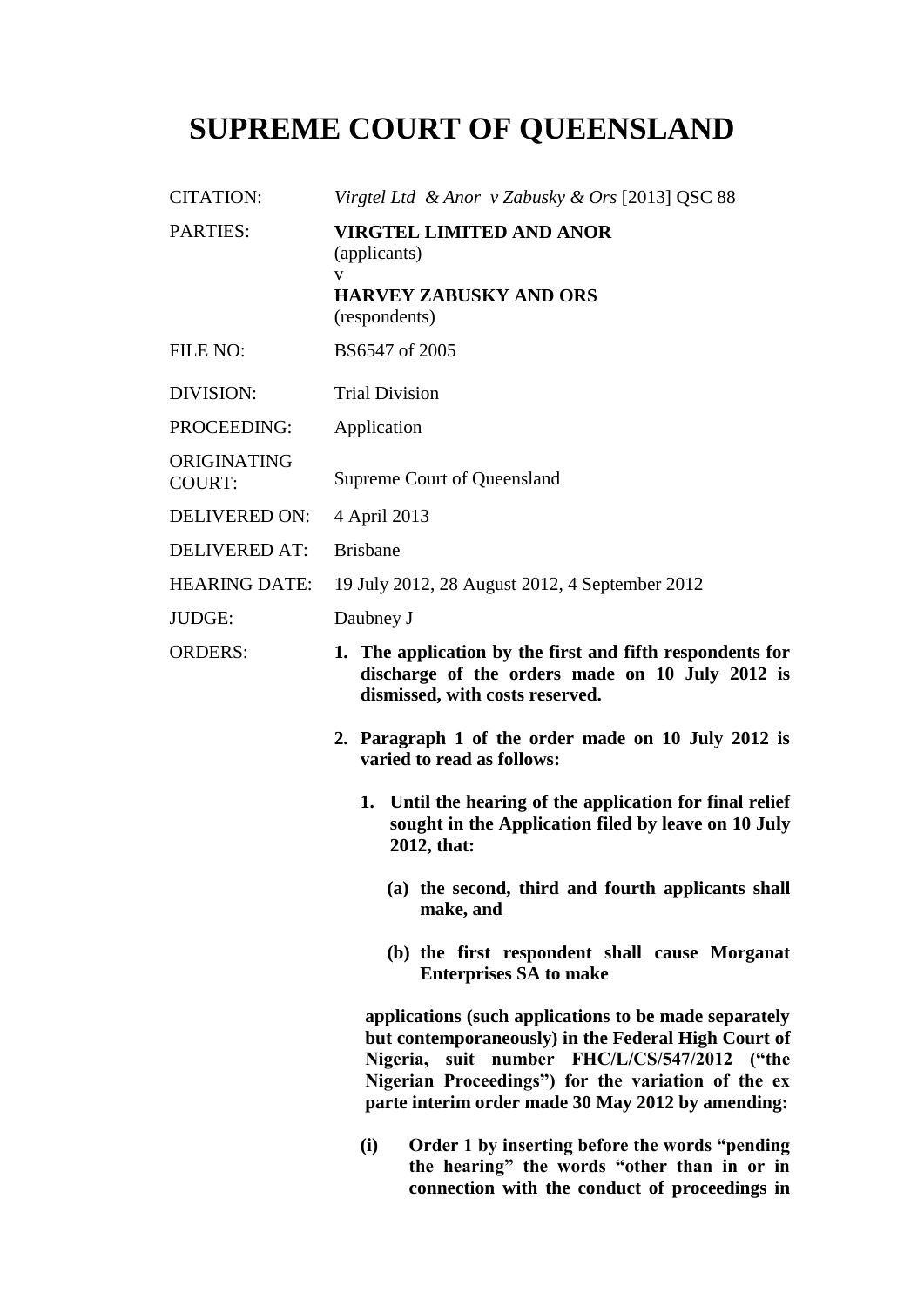**the Supreme Court of Queensland in proceedings BS 6547/05 ("the Queensland**  Proceedings')";

- **(ii) Order 2 by inserting at the end of that order the words "provided that nothing in this Order affects the ability of the defendants to conduct and defend the Queensland Proceedings".**
- **3. Paragraph 4 of the order made on 10 July 2012 is varied to read as follows:**
- **4. It is directed that the applicants conduct this proceeding, including all interlocutory applications in this proceeding:**
	- **(a) without doing so (if otherwise that be the case) by acting or purporting to act in the name of Virgin Technologies Limited;**
	- **(b) without holding themselves out (if otherwise that**  be the case) as directors, members **shareholders of Virgin Technologies Limited including that the applicants be relieved of any requirement of the Uniform Civil Procedure Rules or otherwise to include or read any statement that might otherwise be made in a pleading, affidavit, statement or submission as to whether they or any of them are directors, members or shareholders of Virgin Technologies Limited pending further direction of the Court.**
- CATCHWORDS: PROCEDURE JUDGMENTS AND ORDERS AMENDING, VARYING AND SETTING ASIDE – INHERENT POWER TO AMEND TO GIVE EFFECT TO MEANING AND INTENTION OF COURT – where the respondents make application for discharge of court orders – whether the application should be allowed

*Uniform Civil Procedure Rules* 1999 (Qld), r 5

*Virgtel Ltd & Ors v Zabusky & Ors* [2011] QSC 269 *Virgtel Ltd & Zabusky* [2006] 2 Qd R 81

| M M Stewart SC and S Monks for the applicants                  |
|----------------------------------------------------------------|
| D R Cooper SC and C Wilson for the first and fifth             |
| respondents on 19 July 2012                                    |
| D Tucker (Solicitor) for the first and fifth respondents on 28 |
| August 2012 and 4 September 2012                               |
| James Conomos Lawyers for the applicants                       |
| Tucker & Cowen for the first and fifth respondents             |
|                                                                |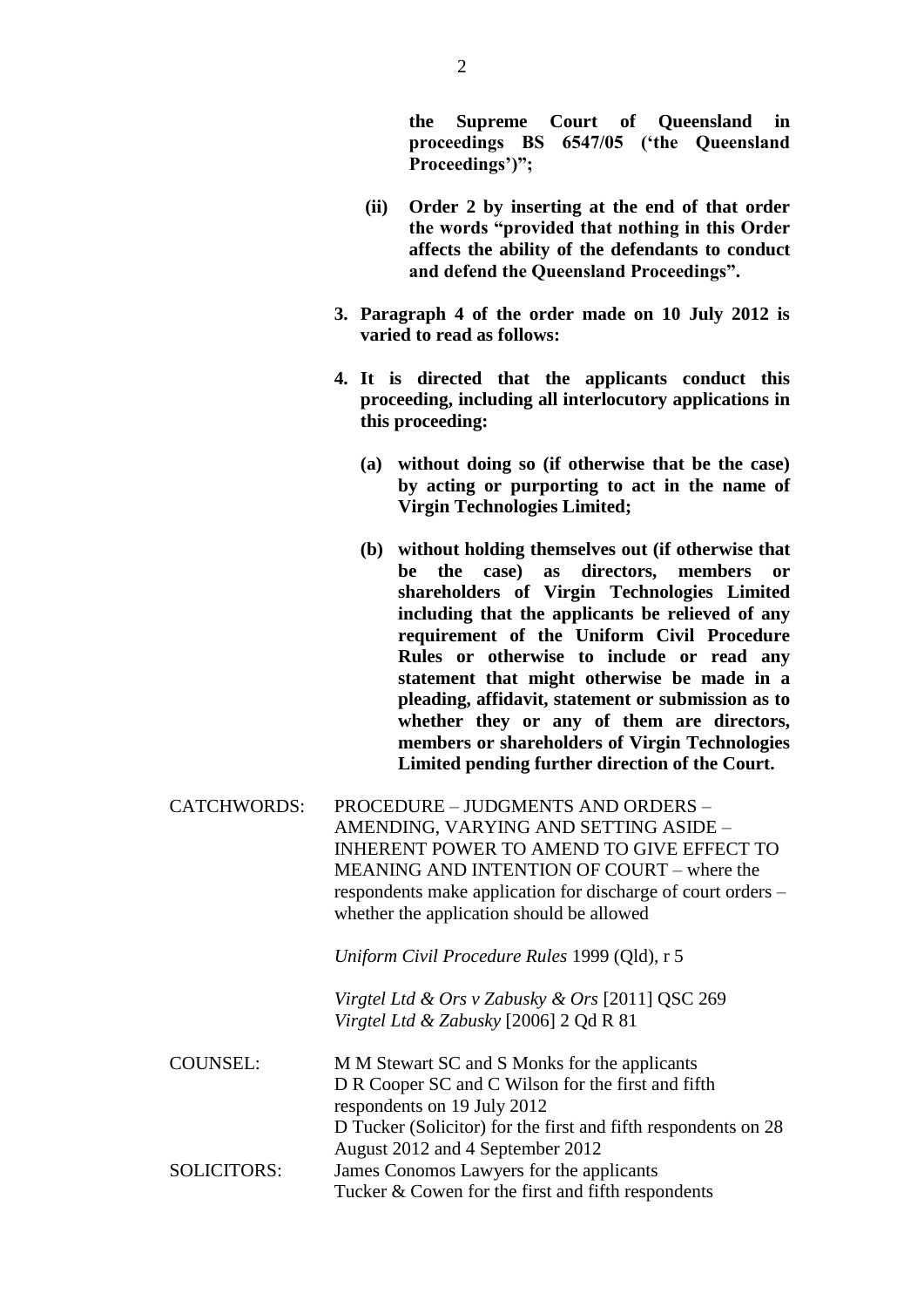- [1] The background to this litigation between interests associated with Mr van Leeuwen and Mr Zabusky respectively has been outlined in previous judgments in this Court and in the Court of Appeal. For present purposes, it is sufficient to state the following.
- [2] Apart from the proceedings in this Court, the van Leeuwen interests and the Zabusky interests have, for many years, been engaged in litigation in other countries. One of those cases was a proceeding in the Federal High Court of Nigeria brought by Mr Zabusky and one of his companies, Amalia Investment Ltd, against, *inter alia*, companies controlled by Mr van Leeuwen by which the Zabusky interests sought, relevantly, declarations as to the shareholdings in Virgin Technologies Ltd ("VTL"). Those proceedings ("the Amalia Nigerian proceedings") are described at more length in one of my previous judgments.<sup>1</sup> As noted by the Chief Justice in his judgment in this proceeding,<sup>2</sup> the present proceeding in this Court concerns alleged misdealing in the property of VTL.
- [3] As a consequence of certain legal advice he received, Mr Zabusky gave instructions for the Amalia Nigerian proceedings to be discontinued. The necessary notice of discontinuance was filed on 30 April 2012.<sup>3</sup>
- [4] On 2 May 2012 I made orders and directions in relation to an interlocutory application concerning disclosure in the present proceeding. That application was listed to be heard by me in mid-July 2012.
- [5] On 23 May 2012, a completely separate proceeding was commenced in the Federal High Court of Nigeria ("the new Nigerian proceedings"). The plaintiffs in the new Nigerian proceedings are Mr Lateph Akingbade Adeniji, Ms Abisoye Balogun, Mr Shanshi Otuyemi and Virgin Technologies Ltd. The first three plaintiffs in the new Nigerian proceedings were the subscribers to the Memorandum and Articles of Association of VTL. The relief they seek in Nigeria (the country of VTL"s incorporation) is, in effect, for declarations that they are and always have been the shareholders of VTL. The defendants to the new Nigerian proceedings include "Morganant (sic) Enterprises SA" (it is not in issue that this is a reference to Morganat Enterprises SA ("Morganat"), which is a company controlled by Mr Zabusky), and Virgtel Global Networks NV, Viscaya Armadora SA Panama and Viscaya Armadora SA Anguilla (all companies controlled by Mr van Leeuwen).
- [6] On 23 May 2012, an ex parte application was made by the plaintiffs in the new Nigerian proceedings, and on 30 May 2012 a judge of the Federal High Court of Nigeria made the following orders:
	- "1. That the defendants as well as all individuals and corporations, their servants, agents, privies, nominees, donee of powers of attorney, administrators, successors-in-title OTHER THAN the subscribers to the Memorandum and Articles of association of 4<sup>th</sup> plaintiff Virgin Technologies Limited filed with the  $2<sup>nd</sup>$  defendant Corporate Affairs Commission on  $20<sup>th</sup>$  day of February, 1995 are restrained from holding themselves out within and outside the Federal Republic of Nigeria as<br>DIRECTORS, MEMBERS and/or SHAREHOLDERS of  $4<sup>th</sup>$ DIRECTORS, MEMBERS and/or SHAREHOLDERS of plaintiff (Virgin Technologies Limited) pending the hearing and determination of the Motion on Notice.

 $\mathbf{1}$ <sup>1</sup> *Virgtel Ltd & Ors v Zabusky & Ors* [2011] QSC 269.

<sup>2</sup> *Virgtel Ltd v Zabusky* [2006] 2 Qd R 81 at [1].

<sup>3</sup> See affidavit of Mr Zabusky sworn 30 July 2012, para 9(e).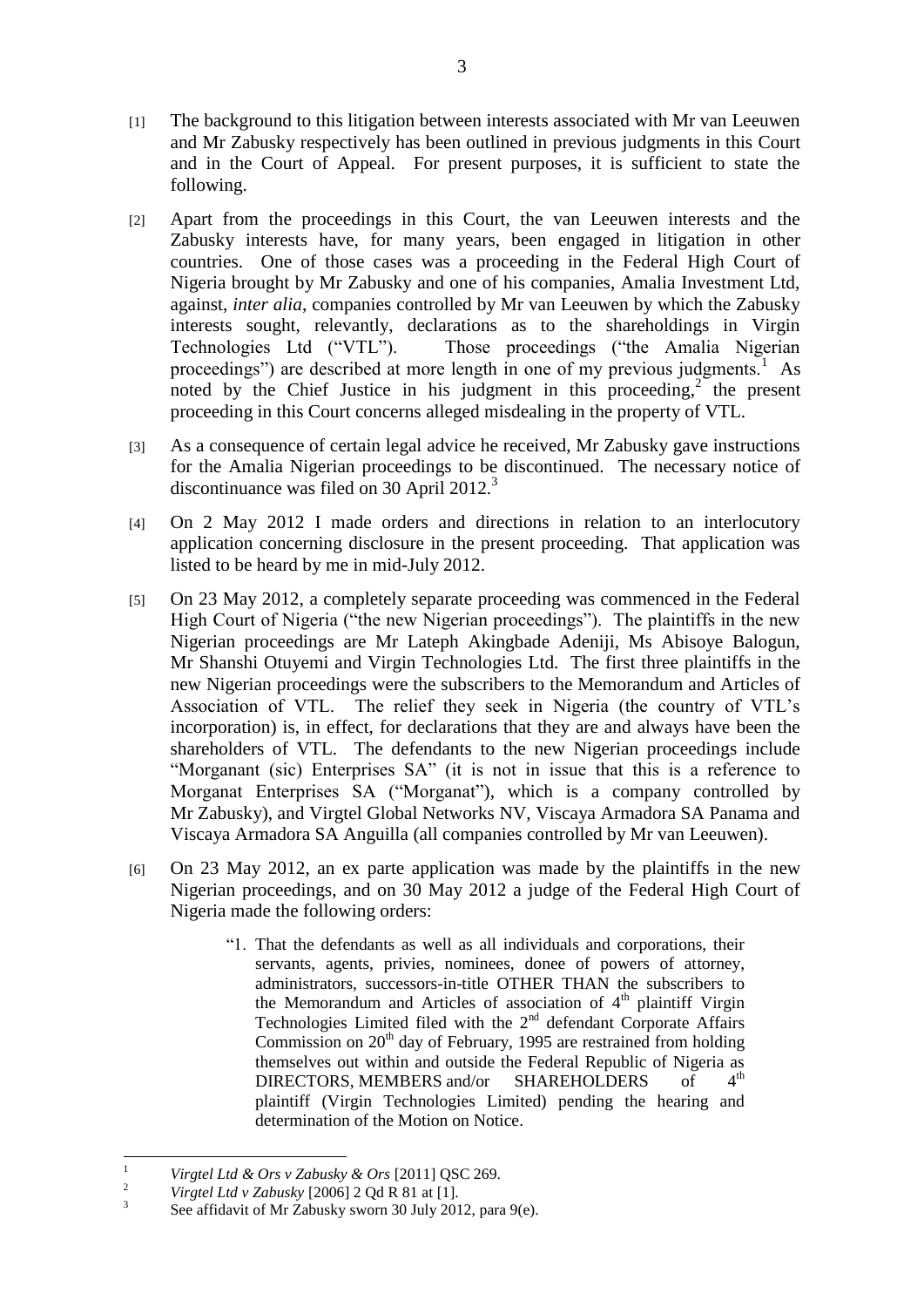- 2. That the defendants as well as all individuals and corporations, their servants, agents, privies, nominees, donee of powers of attorney, administrators, successors-in-title OTHER THAN the subscribers to the Memorandum and Articles of association of the  $4<sup>th</sup>$  plaintiff Virgin Technologies Limited filed with the  $2<sup>nd</sup>$  defendant Corporate Affairs Commission on  $20<sup>th</sup>$  day of February, 1995 are restrained from ACTING or purporting to ACT within and outside the Federal Republic of Nigeria in the name of the  $4<sup>th</sup>$  plaintiff (Virgin Technologies Limited) in any legal matter or action whether existing now or in the future pending the hearing and determination of he (sic) Motion on Notice."
- [7] These injunctions have since been extended to trial.
- [8] It seems that the parties, and their legal advisers, took seriously the fact that these far-reaching anti-suit injunctions had been ordered by the High Court of Nigeria. Mr Zabusky"s lawyers in the present proceeding corresponded with Mr van Leeuwen"s lawyers and with my Associate in late June 2012 drawing attention to the fact that these orders had been made in Nigeria and raising questions as to the impact of those orders on the future prosecution of the present proceeding.
- [9] At the request of the applicants in the present proceeding, I agreed for the matter to be mentioned before me on 10 July 2012. The following parties were represented by counsel on that date, namely the applicants, the second and third respondents (i.e. Amalia Zabusky and Erez Zabusky) and the first and fifth respondents (i.e. Mr Zabusky and his company Softquest Solutions Pty Ltd). At this hearing, counsel for the applicants applied for interim injunctive relief seeking, in effect, that Mr and Mrs Zabusky and Softquest cause an application to be made in the new Nigerian proceedings to seek a variation of the ex parte order made in Nigeria so as to exclude the present proceeding from its ambit.<sup>4</sup> Directions were also sought with a view, amongst other things, to enabling the disclosure application listed for the following week to be heard with express acknowledgment that it was not an application brought by VTL. Agreement was reached between the applicants and the second and third respondents. Further considerable argument was engaged in between counsel for the applicants and counsel for the first and fifth respondents.
- [10] One of the principal contentions sought to be advanced on behalf of the applicants was, in effect, that Mr Zabusky was the "driving force" behind the institution of the new Nigerian proceedings. This was hotly disputed by counsel for Mr Zabusky, and an affidavit by Mr Zabusky"s solicitor was filed in the course of the hearing in which the solicitor deposed to having been specifically instructed by Mr Zabusky (who was in Nigeria at that time) that neither Mr Zabusky nor Softquest had in any way funded or provided any instructions for the institution of the new Nigerian proceedings. As is clear from the transcript of the hearing, in view of the evidence from the Zabusky side (subsequently confirmed in an affidavit sworn by Mr Zabusky on 30 July 2012), I did not attach any weight to the assertion that Mr Zabusky was the moving force behind the new Nigerian proceeding.
- [11] As I have mentioned, counsel for the applicants and counsel for the second and third respondents were able to reach an accommodation at the hearing on 10 July 2012.
- [12] As to the first and fifth respondents, I formed the view in the course of the hearing, and suggested to the parties, that an appropriate way forward would be for the

 $\frac{1}{4}$ 

See transcript of hearing on 10 July 2012 at T1-5.10-25.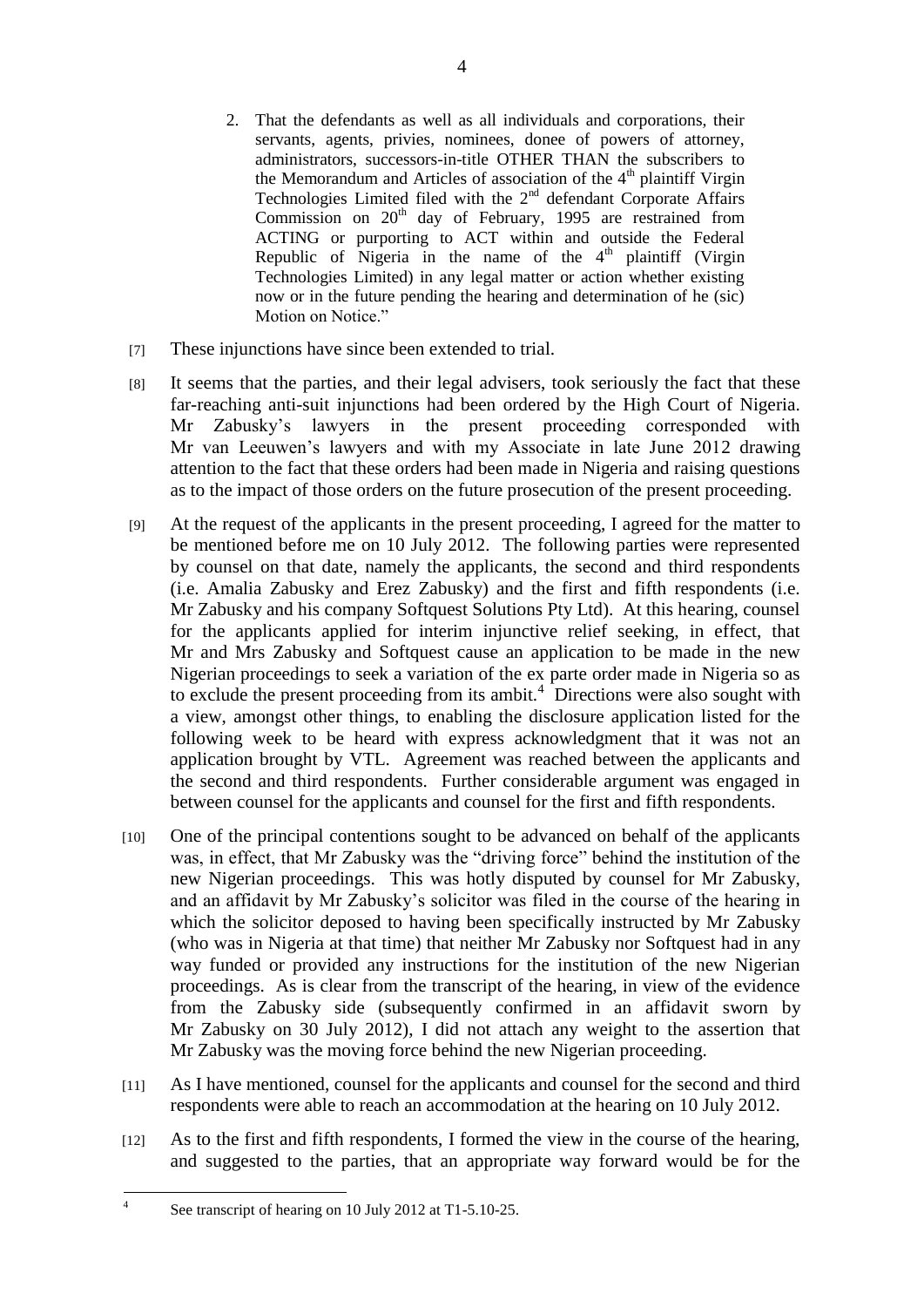applicants and Mr Zabusky to make, or cause to be made, separate but contemporaneous applications to the High Court of Nigeria for a variation of the anti-suit injunctions so as to carve out, in effect, the present proceedings from its ambit. The reference to "cause to be made" was in acknowledgment of the fact that Mr Zabusky personally was not a party to the new Nigerian proceedings, but his company Morganat was – the intention, as discussed with counsel in the course of argument, was for Mr Zabusky to cause Morganat to make the application for variation in Nigeria.<sup>5</sup> I was also disposed to making a direction, and in the end there was no significant opposition to this, with respect to the conduct of the present proceedings, and particularly with respect to the disclosure application then listed for 19 and 20 July 2012. As appears from the transcript of the hearing, a relevant consideration in making that order and direction was the assurance I received from Mr Zabusky"s counsel in the course of the hearing that his instructions were to bring the present proceeding on for trial in Queensland as quickly as possible.<sup>6</sup> Having indicated the nature of the orders I was prepared to make, counsel were left to prepare a draft order in terms satisfactory to them. A form of draft order was subsequently provided to me by counsel, and I made orders in terms of that draft. Those orders included the following:

- "1. Until the hearing of the application for the final relief sought in the Application filed by leave 10 July 2012 or earlier order, that:
	- (a) the applicants; and
	- (b) the first respondent,

separately, but contemporaneously, make or cause to be made, an application to be heard forthwith in the Federal High Court of Nigeria, suit number FHC/L/CS/547/2012 ('the Nigerian Proceedings') for the variation of the ex parte interim order made 30 May 2012 by amending:

- (c) Order 1 by inserting before the words "pending the hearing" the words "other than in or in connection with the conduct of proceedings in the Supreme Court of Queensland in proceedings BS 6547/05 ("the Queensland Proceedings")";
- (d) Order 2 by inserting at the end of that order the words "provided that nothing in this Order affects the ability of the defendants to conduct and defend the Queensland Proceedings".
- 2. Until the hearing of the application for the final relief sought in the Application filed by leave 10 July 2012 or earlier order, that the second respondent be restrained from taking any step to inhibit the making or the success of any application in the Nigerian Proceedings for the variation of the ex parte interim order made 30 May 2012 by amending:
	- (a) Order 1 by inserting before the words "pending the hearing" the words "other than in or in connection with the conduct of proceedings in the Supreme Court of Queensland in proceedings BS 6547/05 ("the Queensland Proceedings")";

 $\frac{1}{5}$ See, for example, T1-33.18-45.

 $T1-32.28$ .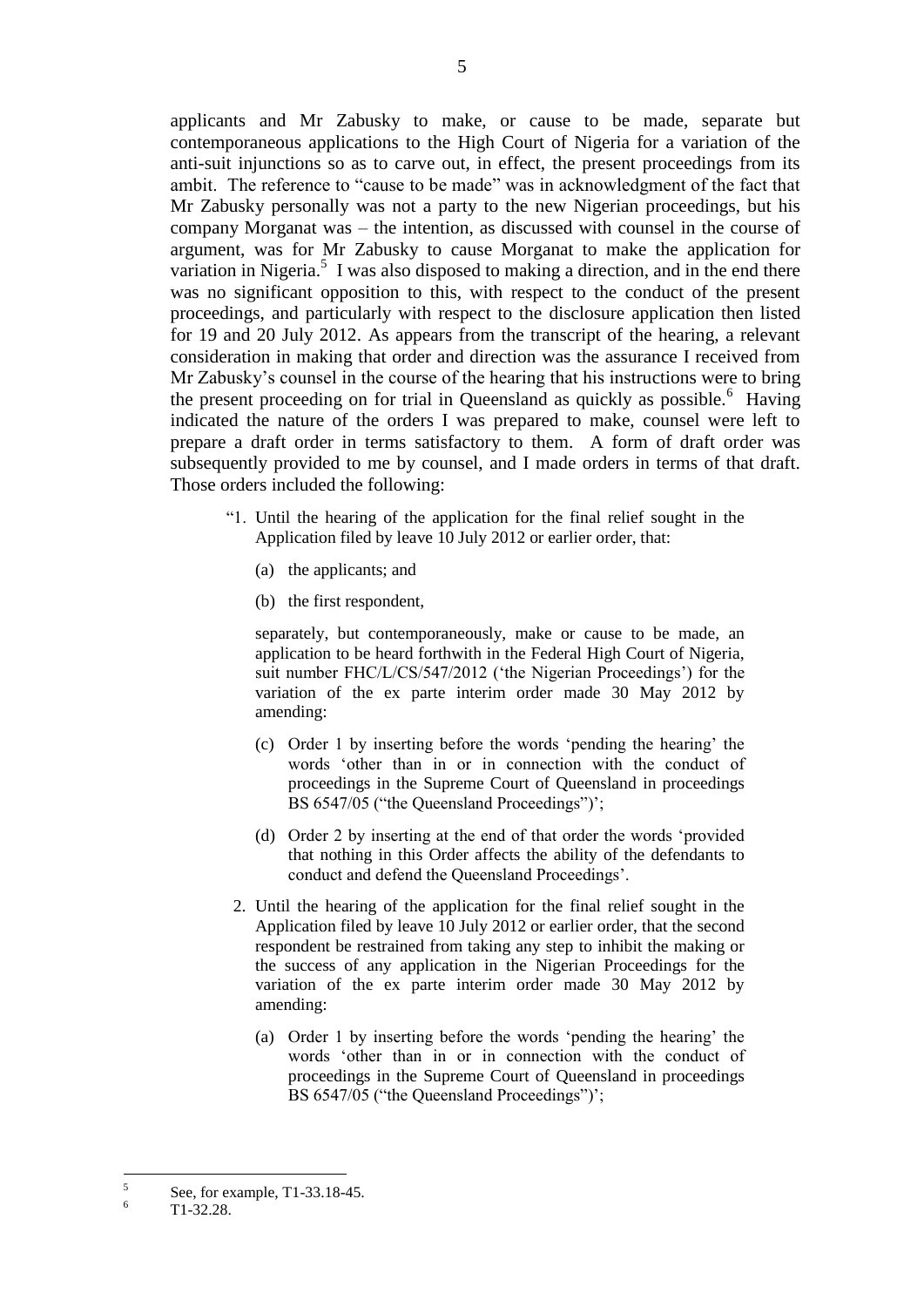- (b) Order 2 by inserting at the end of that order the words "provided that nothing in this Order affects the ability of the defendants to conduct and defend the Queensland Proceedings".
- 3. For the purposes of UCPR rule 904, it is sufficient service for this order to be served upon the solicitors on the record for the applicants, the first respondent and the second respondent.

## **Directions**

- 4. The applicants are able to conduct these proceedings, and in particular the applications listed for hearing on 19 and 20 July 2012:-
	- (a) without doing so (if otherwise that be the case) by acting or purporting to act in the name of Virgin Technologies Limited;
	- (b) without holding themselves out (if otherwise that be the case) as directors, members or shareholders of Virgin Technologies Limited including that the applicants be relieved of any requirement of the Uniform Civil Procedure Rules or otherwise to include or read any statement that might otherwise be made in a pleading, affidavit, statement or submission as to whether they or any of them are directors, members of (sic) shareholders of Virgin Technologies Limited pending further order."
- [13] The proceeding was before me again on 19 July 2012, putatively for the hearing of the disclosure application. At the outset, however, counsel for the first and fifth respondents made an application for my orders of 10 July 2012 to be discharged. For reasons which are apparent on the face of the transcript of the hearing on that day, and which are not necessary to traverse here, neither side was in a position to argue that application on that day, and it was adjourned for hearing at a later date. As a consequence, the disclosure application was also adjourned to a date to be fixed.
- [14] The hearing of the application to discharge the orders made on 10 July 2012 eventually came on before me on 28 August and 4 September 2012. Two principal arguments were advanced at that hearing on behalf of Mr Zabusky:
	- (a) That the orders of 10 July 2012 ought be discharged because of material non-disclosure by the applicants; and
	- (b) That the orders of 10 July 2012 lacked utility, and ought be discharged for that reason alone.
- [15] In respect of the first argument, the "material facts" which Mr Zabusky said had not been disclosed were that on 18 June 2012 the van Leeuwen parties in the new Nigerian proceedings had filed conditional appearances in that proceeding and Virgtel Global Networks NV had also filed a motion seeking to have the new Nigerian proceedings struck out. It was argued that the hearing on 10 July 2012 was in the nature of an ex parte application, that in those circumstances the applicants were required to put all matters, both favourable and unfavourable before the Court, and that these omitted facts were of a nature such as to have had the potential to influence the outcome of the hearing on 10 July 2012.
- [16] Evidence was put before me on behalf of the applicants to prove, and I accept, that as at 10 July 2012 the Australian lawyers for the van Leeuwen interests did not know, and had not been instructed, that the motion to strike out the new Nigerian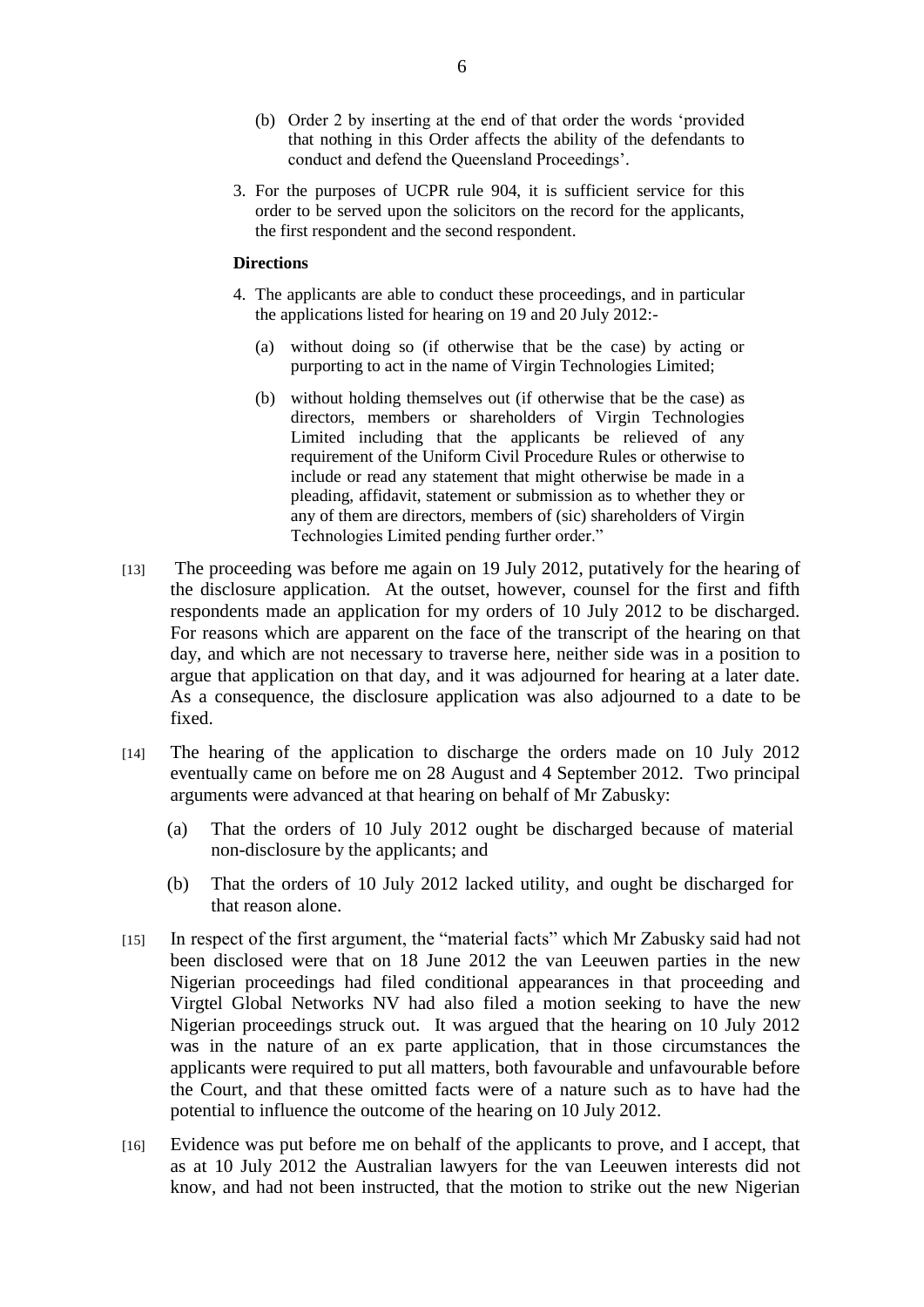proceedings had in fact been filed some weeks before the hearing before me on 10 July 2012. The applicants" Nigerian solicitor did not tell the applicants" Australian lawyers about the motion to strike out until after the hearing on 10 July 2012. Mr Simonet, who is Mr van Leeuwen"s factotum in respect of the various pieces of litigation, knew about the filing of the motion in Nigeria, but says that he did not communicate this fact to the Australian lawyers because he did not appreciate that that fact could be relevant to the hearing on 10 July 2012. I accept that any omission to inform me of the fact that the motion to strike out had been filed in Nigeria on 18 June 2012 was innocent.

7

- [17] What I was, however, told by counsel for the applicants during the hearing on 10 July 2012 was that the van Leeuwen parties had entered conditional appearances in the new Nigerian proceedings and that it was proposed to make application for the ex parte orders to be discharged.<sup>7</sup>
- [18] The hearing on 10 July 2012 was clearly not ex parte. The Zabusky interests were represented and argued the application. True it is that the matter came on with little notice, but it is also the case that the issues for decision on that day were attended by argument from counsel for both sides. Indeed, as I have already noted, the Zabusky side was able to produce an affidavit, albeit sworn on information and belief, but nevertheless of instructions taken from Mr Zabusky by which he denied being the moving party behind the new Nigerian proceedings.
- [19] In any event, it was argued on behalf of the first and fifth respondents that:
	- (a) to the extent that the hearing on 10 July 2012 be regarded as akin to an ex parte application, the fact that Virgtel Global Networks NV had actually already filed a motion to strike out the new Nigerian proceedings was a matter of which the applicants should have, but failed to, inform me, and it was a fact which went to the discretion I exercised on that day;
	- (b) to the extent that the hearing on 10 July 2012 was a contested hearing, the subsequent discovery of this fact, i.e. that Virgtel Global Networks NV had actually filed a motion to strike out the new Nigerian proceedings, was a matter which required the orders of 10 July 2012 to be set aside in the interests of justice.
- [20] In support of both of these cases, significant evidence was led in relation to the proceedings in Nigeria, what motions had been filed when, and the process for determination of those applications. Particular reliance was placed on evidence to the effect that the motion to dismiss the new Nigerian proceedings on jurisdictional grounds (that being the basis of the motion to strike out) needed to be determined first.
- [21] It was argued that, if I had been informed of this on 10 July 2012, it would have removed the necessity for me to make orders as a matter of urgency, and would have been a discretionary factor to take into account when deciding whether it was necessary to make any orders at all, i.e. the approach should have been to wait and see the outcome of the motion to strike out the new Nigerian proceedings.
- [22] As to the first of these points, such urgency as attached to the need to make orders on 10 July 2012 arose not because of anything that was or was not happening in Nigeria, but because the disclosure application in the present proceeding was then

 $\overline{7}$ <sup>7</sup> T1-43.10-15.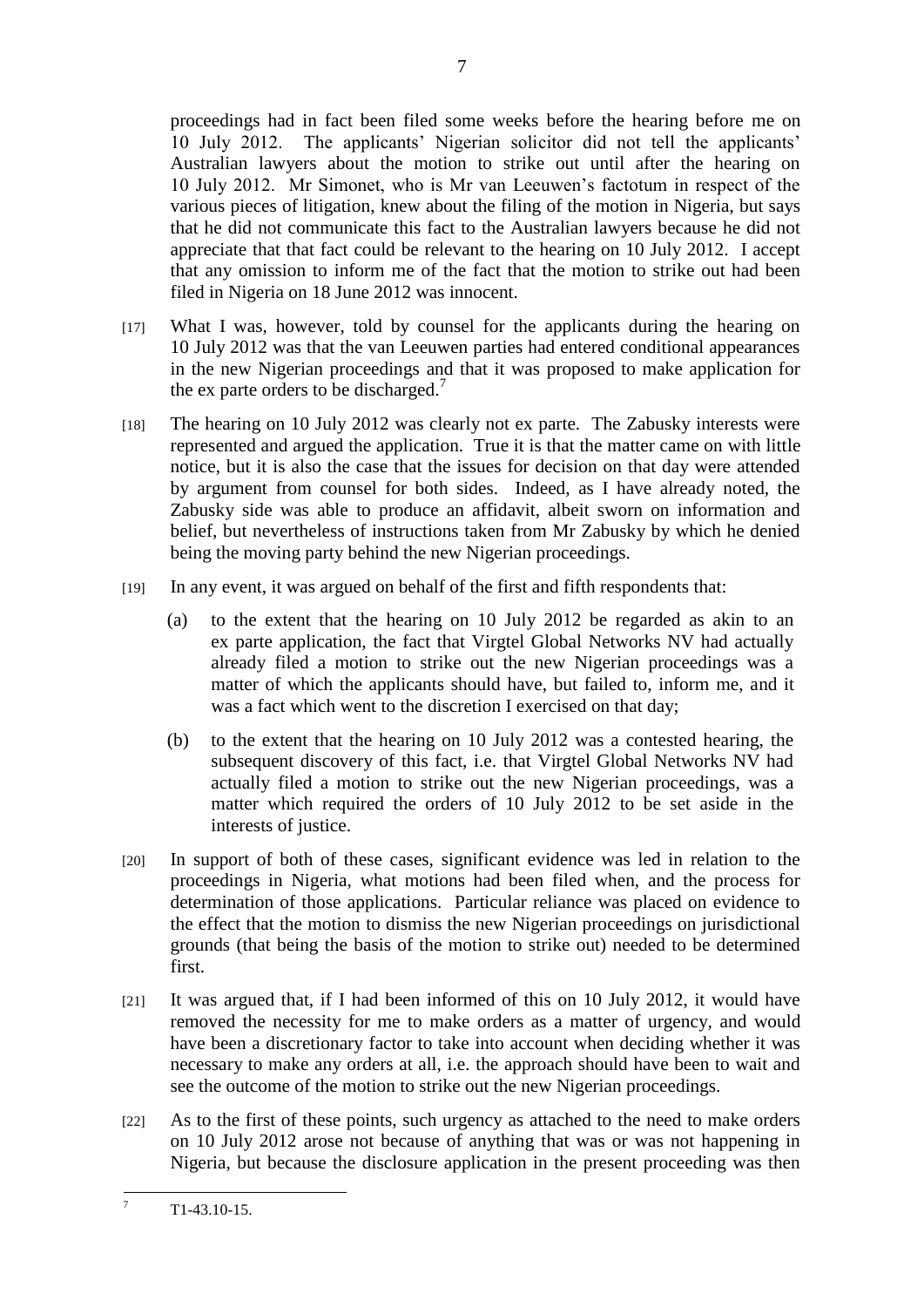listed for hearing in the following week. Nothing about the fact that an application to strike out the Nigerian proceedings had been filed some weeks previously would have had any impact on what was then a fixture in the calendar for the present proceedings.

- [23] As to the second point, even if I had been informed that Virgtel Global Networks NV had actually filed its motion to dismiss, I do not consider that knowledge of that fact would have had any impact on the nature of the orders which I was, in fact, disposed to make on 10 July 2012. Indeed, the orders which I was disposed to, and did, make on 10 July 2012 were directed to having the parties seek to have the present proceedings excluded from the ambit of the new Nigerian proceedings. There is no reason why such an application to the court in Nigeria should be seen as incompatible with the fact that an application to strike out those proceedings had been filed. Indeed, even assuming that the application to strike out the Nigerian proceedings needed to be heard first in time, the applications to "carve out" the Queensland proceedings from the anti-suit injunctions would conformably follow such an application, in the event that the court in Nigeria is not inclined to summarily dismiss the new Nigerian proceedings.
- [24] To the extent that there was an element of urgency about the hearing on 10 July 2012, the need to make orders to advance the current proceedings was also confirmed by Mr Zabusky"s desire, expressed through his counsel, to get the current proceedings on for trial as quickly as possible. I note that in a more recent affidavit, Mr Zabusky is a little more sanguine with respect to the potential impact of the new Nigerian proceedings on the prosecution of the current proceedings. In his affidavit sworn on 30 July 2012, Mr Zabusky said:

"If I derive a collateral benefit by reason of the subscribers succeeding in [the new Nigerian proceedings], namely this matter not being actively progressed, then so be it, as that saves me time and money, and the need to defend what I regard as, and is, false allegations by Mr van Leeuwen."

- [25] Of course, what Mr Zabusky now perceives as a collateral benefit from the new Nigerian proceedings does not impact on the clear and proper statement of intent made to me on his behalf in the course of the hearing on 10 July 2012. Nor does his perception of a "collateral benefit" impact on the implied undertakings to which he is subject in the current proceedings by virtue of the operation of r 5 of the *Uniform Civil Procedure Rules*.
- [26] In short, for the purposes of the present proceedings it was just as much in Mr Zabusky"s interests as in the interests of all the other parties for orders to be made on 10 July 2012.
- [27] Moreover, insofar as it was submitted that my decision to make the orders on 10 July 2012 was influenced by assertions that Mr Zabusky was the driving force behind the new Nigerian proceedings, and had caused those proceedings to be commenced in an attempt to thwart the current proceeding, I note again that I made it clear on 10 July 2012 that my decision to make the orders was not based on any assumption that Mr Zabusky was the guiding hand behind the new Nigerian proceedings<sup>8</sup>. Lest there be any doubt on that point, when the parties were before me on 19 July 2012 I reaffirmed that I had not made such a finding against

8

 $\overline{8}$ 

<sup>8</sup> Transcript of 10 July 2012, T1-32.39-44.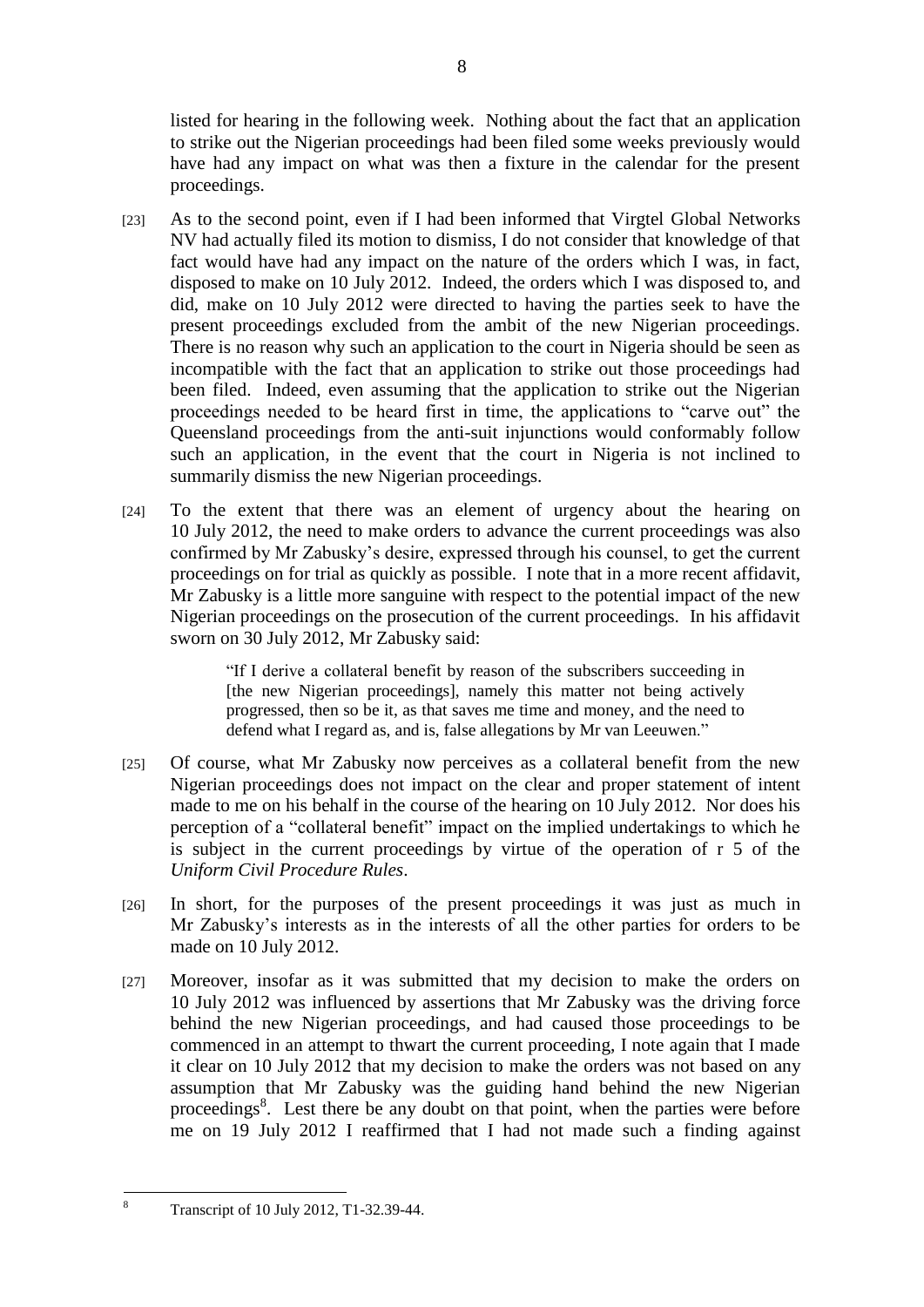Mr Zabusky, and had not needed to do so in order to make the orders on 10 July 2012<sup>9</sup>.

- [28] Accordingly, Mr Zabusky's contentions concerning an alleged material non-disclosure do not justify a discharge of the orders made on 10 July 2012. Nor do the interests of justice in the current proceeding require the orders to be discharged. On the contrary, the orders were designed to enable the parties to advance the current proceeding in accordance with implied undertakings imposed by the *UCPR*.
- [29] The second principal argument advanced on behalf of Mr Zabusky was that the orders of 10 July 2012 lacked utility. The basis for this argument was a contention that the orders of 10 July 2012 required Mr Zabusky personally to intervene in the new Nigerian proceedings in order to seek a variation of the ex parte anti-suit injunction.
- [30] This argument misconceives the effect of the orders made on 10 July 2012. Indeed, with respect, it would seem that there has been a comprehensive misunderstanding of the orders made and the basis for the orders. As I have already noted, it was expressly canvassed in argument on 10 July 2012 that, so far as Mr Zabusky was concerned, the order was to have him cause Morganat (his company, which is a party to the new Nigerian proceedings) to make the necessary application for variation. It was to encompass that precise circumstance that the applicants sought that the order be couched in terms of an application "being caused to be made". Similarly, it was precisely to cater for that circumstance that the order which I made was cast in those terms.
- [31] Notwithstanding the fact that this is apparent on the face of the transcript of the hearing on 10 July 2012, however, it appears that it is necessary for me to vary the terms of that order in order to make it abundantly and unequivocally clear that the order does not require Mr Zabusky to personally intervene in the new Nigerian proceedings, but rather requires him to cause his company Morganat to make the application envisaged by the order.
- [32] Once the order is understood in those terms, the argument with respect to lack of utility falls away.
- [33] There are several further matters arising out of the applicants' submissions which need to be addressed.
- [34] First, the applicants advanced before me arguments to the effect that the anti-suit injunctions granted by the High Court in Nigeria do not bind this Court and ought not be regarded as having the effect of preventing the further prosecution of the current proceedings. I do not propose dealing with this argument at this juncture. It is fundamentally inconsistent with the applicants' primary position in respect of the need to have the orders which it sought on 10 July 2012. In other words, if the applicants" position truly is that the anti-suit injunctions ordered in Nigeria are not binding in Queensland, then one wonders what utility there was in the applicants seeking the orders on 10 July 2012, let alone continuing to argue for the maintenance of those orders. Of course, if the applicants themselves wish to have the orders of 10 July 2012 discharged on the basis that they have no utility because the anti-suit injunctions made in Nigeria are not binding in Queensland in any event,

–<br>9

See transcript of hearing on 19 July 2012, T1-8.38; 1-9.13, 56.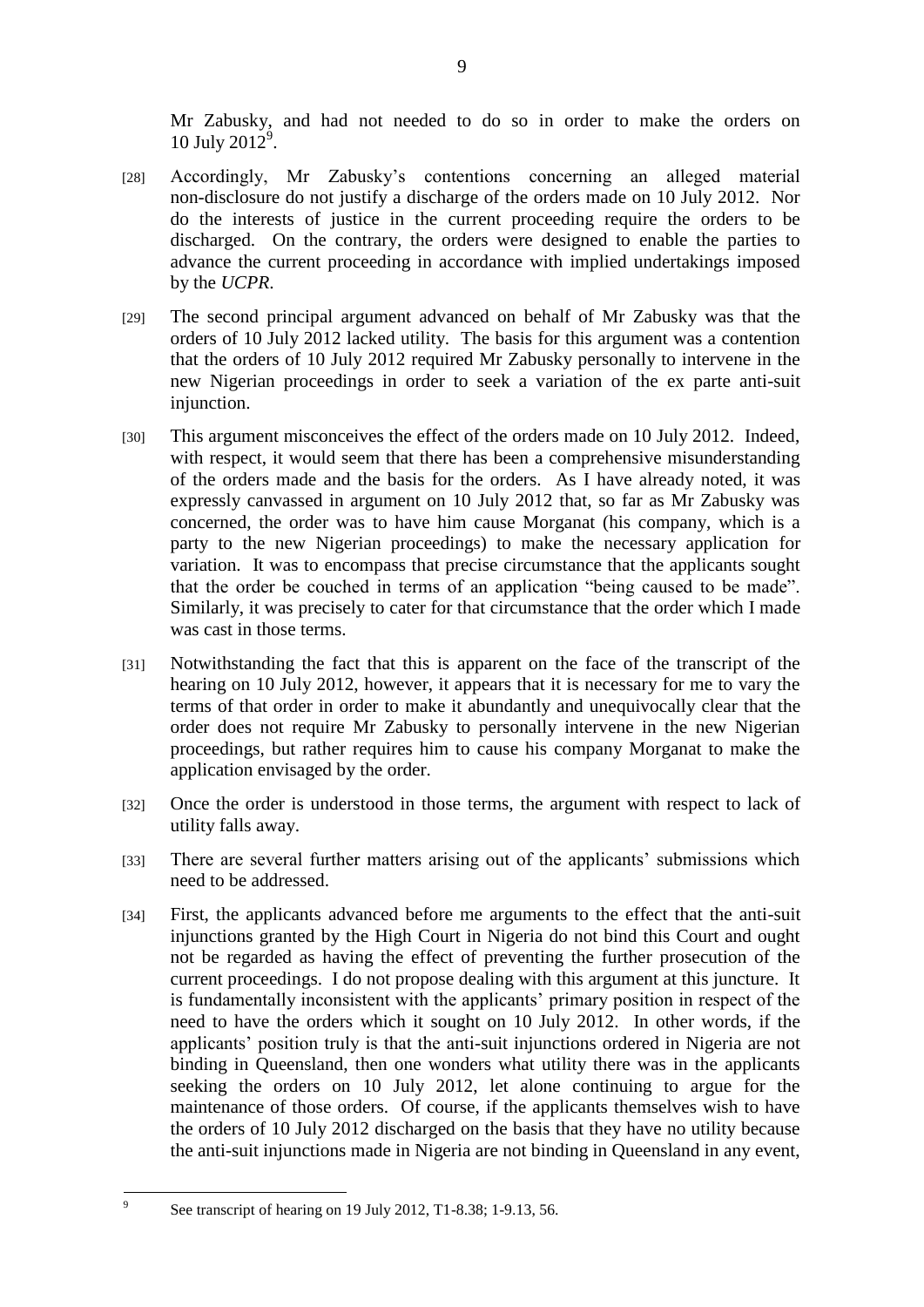then I will consider the merits of the arguments raised on that point. There are sound policy reasons for the higher courts of different jurisdictions to act with comity. It would be a serious matter for me to accede to this argument, and therefore do not consider it appropriate to entertain and rule on the argument unless and until it is necessary to do so.

[35] The second issue concerns paragraph 4 of the orders made on 10 July 2012. Initially in the course of the hearing before me in the present application, senior counsel for the applicants (who, in fairness, had not appeared before me in the application on 10 July 2012) advanced the proposition that paragraph 4 of the orders made on 10 July 2012 amounted to a declaration of rights which bound the parties. It is quite clear on the face of the transcript of 10 July 2012 that that is not what was intended by that order. Indeed, after having the opportunity to take further instructions in the hearing before me, senior counsel for the applicants conceded that to be the case. It ultimately became common ground between the parties that paragraph 4 of the orders made on 10 July 2012 was not a declaration of rights, but was intended to be a direction with respect to the conduct of the present proceedings. One might have thought that so much was clear from the fact that the relevant paragraph is immediately preceded by the heading "Directions". Be that as it may, in order to avoid any further confusion, it is appropriate for me to vary the orders made on 10 July 2012 to make it clear that it is a direction and not a declaration. I note for completeness that the utility in making this direction lies in making it clear (including, if needs be, to the Court in Nigeria) that the current proceeding is derivative in nature.<sup>10</sup> So much should be clear in any event from the 2006 judgment of the Chief Justice. $11$ 

## **Disposition**

- [36] For the reasons set out above, the first and fifth respondents have not persuaded me that it is appropriate to discharge the orders made on 10 July 2012. As noted above, however, it has become apparent that some variations to those orders are necessary, if for no other reason than to avoid any further misunderstanding as to their effect by both sides. Accordingly, it is appropriate for the costs of this application to be reserved.
- [37] There will be the following orders:
	- 1. The application by the first and fifth respondents for discharge of the orders made on 10 July 2012 is dismissed, with costs reserved.
	- 2. Paragraph 1 of the order made on 10 July 2012 is varied to read as follows:
		- 1. Until the hearing of the application for final relief sought in the Application filed by leave on 10 July 2012, that:
			- (a) the second, third and fourth applicants shall make, and
			- (b) the first respondent shall cause Morganat Enterprises SA to make

applications (such applications to be made separately but contemporaneously) in the Federal High Court of Nigeria, suit number FHC/L/CS/547/2012 ("the Nigerian Proceedings") for the variation of the ex parte interim order made 30 May 2012 by amending:

 $10$ <sup>10</sup> See also my observations in the hearing on 10 July 2012 at T1-14.45-50.

 $[2006]$  2 Qd R 81.